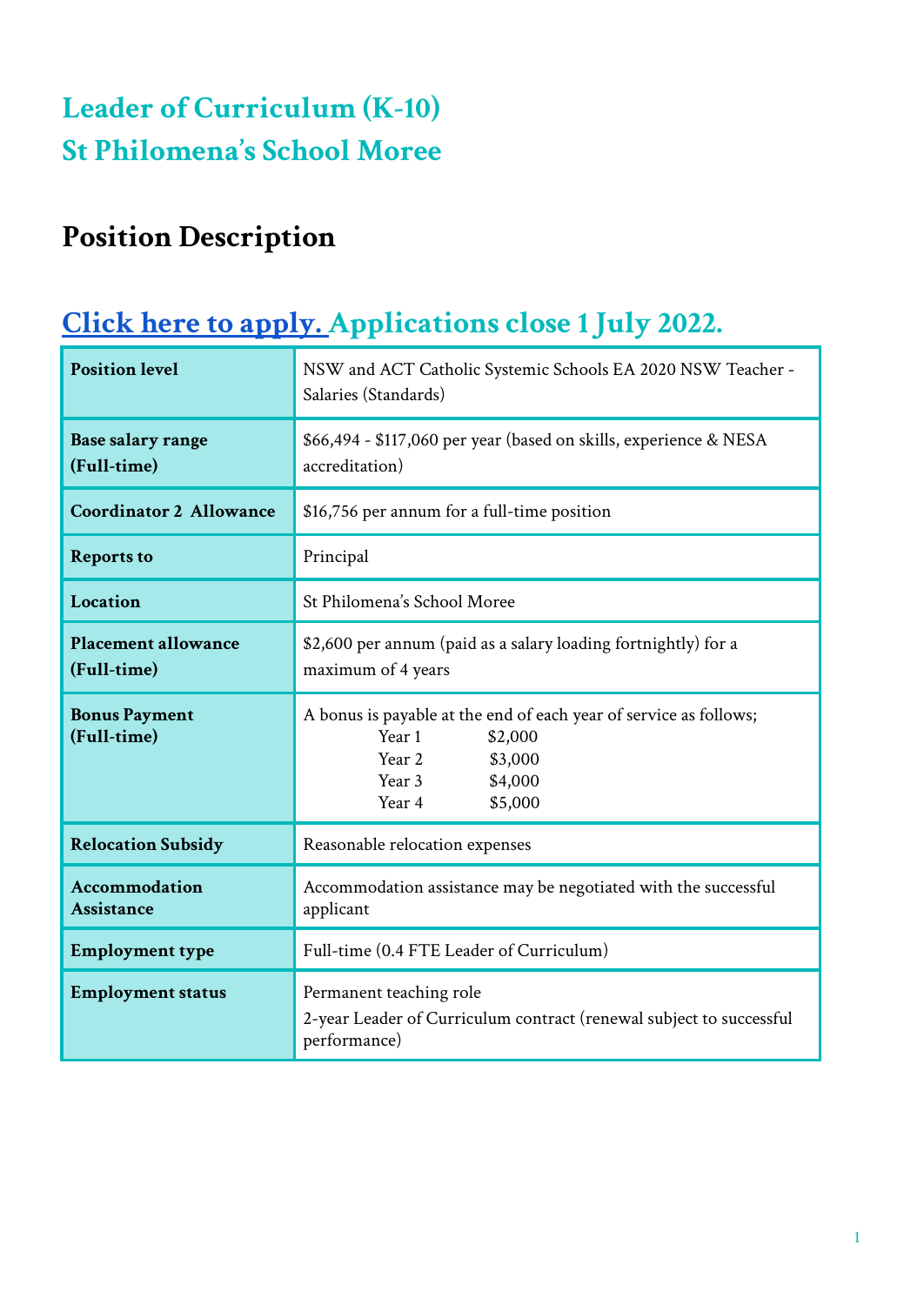#### **About St Philomena's School Moree**

Our mission is to provide students with a Catholic education in a caring, disciplined environment where striving for excellence and respect for others are promoted.

Located in the agricultural shire of Moree, St Philomena's School is a coeducational Catholic central school, offering a K-10 educational experience. It is distinguished from other local schools by our focus on faith development and a commitment to values based education. St Philomena's is a systemic Catholic school, part of a system of twenty four schools in the Armidale Diocese. Established in 1898, with the original site in East Moree, St Philomena's follows in the footsteps of Catherine McAuley, founder of the Sisters of Mercy, and Edmund Rice, founder of the Christian Brothers. Both founders believed in the life giving power of education. St Philomena's is a significant part of St Francis Xavier's Parish and exists within that community to support parental efforts in the development of the faith of their children. By enrolling your child at St. Philomena's, you have openly, and at a personal cost, affirmed your belief in the basic value of a Catholic Education.

St Philomena's School recognises the importance and value of family. It invites parents to share an active involvement in the life of our school and offers a variety of opportunities for parent participation. We believe that this enhances each child's education through strong home-school relationships. Our school is a place of welcome, involvement and belonging, where a strong emphasis is placed upon pastoral care for all members of the community. St Philomena's School functions as one school, with primary and secondary sections working closely together to build the community's mission and goals. A policy of inclusion is promoted, assuring that the educational needs of the students are addressed by our dedicated staff. Within a caring learning environment, characterised by strong parental involvement, devoted and experienced staff create educational experiences which inspire a lifelong love of learning.

St Philomena's School reflects educational change. It is embracing innovative teaching practice and rethinking how it delivers education, to be able to offer today's young people an education that is relevant to the way they live and will work in the 21st century. We value the importance of daily literacy and numeracy blocks in prime learning time and the development of critical thinking skills, with an independent approach to learning, emphasised in both the primary and secondary departments.

There is a strong sense of community at St Philomena's School. With a dedicated staff, an active Parents and Friends Association and a progressive School Advisory Council , the school is part of a vibrant and supportive parish.

For further information on the school, please visit <http://www.stphilomenasmoree.nsw.edu.au/index.php>

#### **Commencement**

The commencement date for this position is as soon as possible or as negotiated with the successful candidate.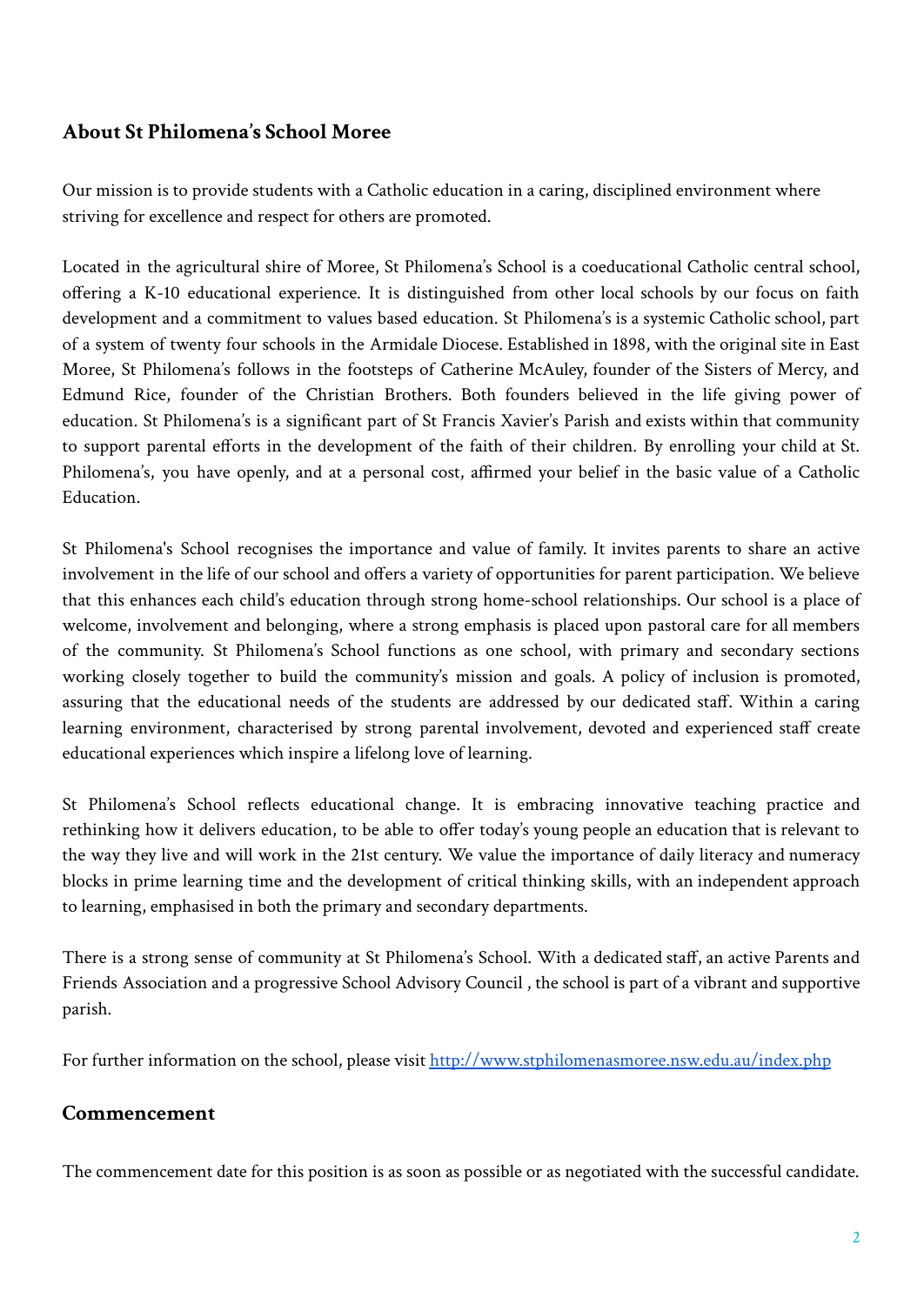### **Position Purpose**

The mission of the role of the Leader of Curriculum (K-10) at St Philomena's Catholic School is, as a member of the Instructional Leadership Team, to assist and support the School Principal in the leadership of quality curriculum design and development with the school. The Leader of Curriculum (K-10) seeks to encourage the learning of students within a Christ centred, engaging, collaborative and nurturing environment. The focus of the role of the Leader of Curriculum (K-10) is to ensure the learning and teaching provided across the school is of the highest standard, and is consistent across all stages of learning and curriculum areas within the K-10 learning environments.

### **Key Responsibilities**

Duties related to the position include but are not limited to the following:

| Key area                                             | <b>Task</b>                                                                                                                                                                                                                                                                                                                                                                                                                                                                                                                                                                                                                                                                                                                                                                                                                                                                                                                                                                                                                                                                                                                                                                                                                      |
|------------------------------------------------------|----------------------------------------------------------------------------------------------------------------------------------------------------------------------------------------------------------------------------------------------------------------------------------------------------------------------------------------------------------------------------------------------------------------------------------------------------------------------------------------------------------------------------------------------------------------------------------------------------------------------------------------------------------------------------------------------------------------------------------------------------------------------------------------------------------------------------------------------------------------------------------------------------------------------------------------------------------------------------------------------------------------------------------------------------------------------------------------------------------------------------------------------------------------------------------------------------------------------------------|
| <b>Educational &amp;</b><br>Curriculum<br>Leadership | Ensure own teaching is of the highest quality, reflects educational best<br>practice and is aligned with school and system strategic priorities.<br>In collaboration with the St Philomena's Instructional Leadership Team,<br>ensure all classrooms are places where high quality learning and teaching is<br>taking place, including learning and teaching strategies that are<br>underpinned and aligned to school and system best practices.<br>In collaboration with the Inclusion Support Teacher, ensure that learning<br>and teaching programs include appropriate quality differentiation and<br>adjustment mechanisms and structures to support students with a range of<br>educational needs.<br>Lead the strategic planning, preparation, monitoring and evaluation of all<br>learning and teaching programs across the school, ensuring NESA and<br>Diocesan compliance requirements are met on a consistent basis.<br>Ensure appropriate implementation of curriculum policies and procedures<br>within the school.<br>In collaboration with the Instructional Leadership Team, lead and support<br>(in the area of curriculum development) the effective Professional Learning<br>Team process within the school. |
| Collaborative<br>Leadership                          | In collaboration with the Instructional Leadership Team, ensure all staff in<br>the school have adequate resourcing to provide quality learning and<br>teaching in their Innovative Learning Environments (ILEs).<br>When required, in collaboration with the Instructional Leadership Team,<br>plan, lead and deliver Staff Meetings.<br>Make regular contributions to the newsletter each fortnight regarding<br>events in the school.                                                                                                                                                                                                                                                                                                                                                                                                                                                                                                                                                                                                                                                                                                                                                                                         |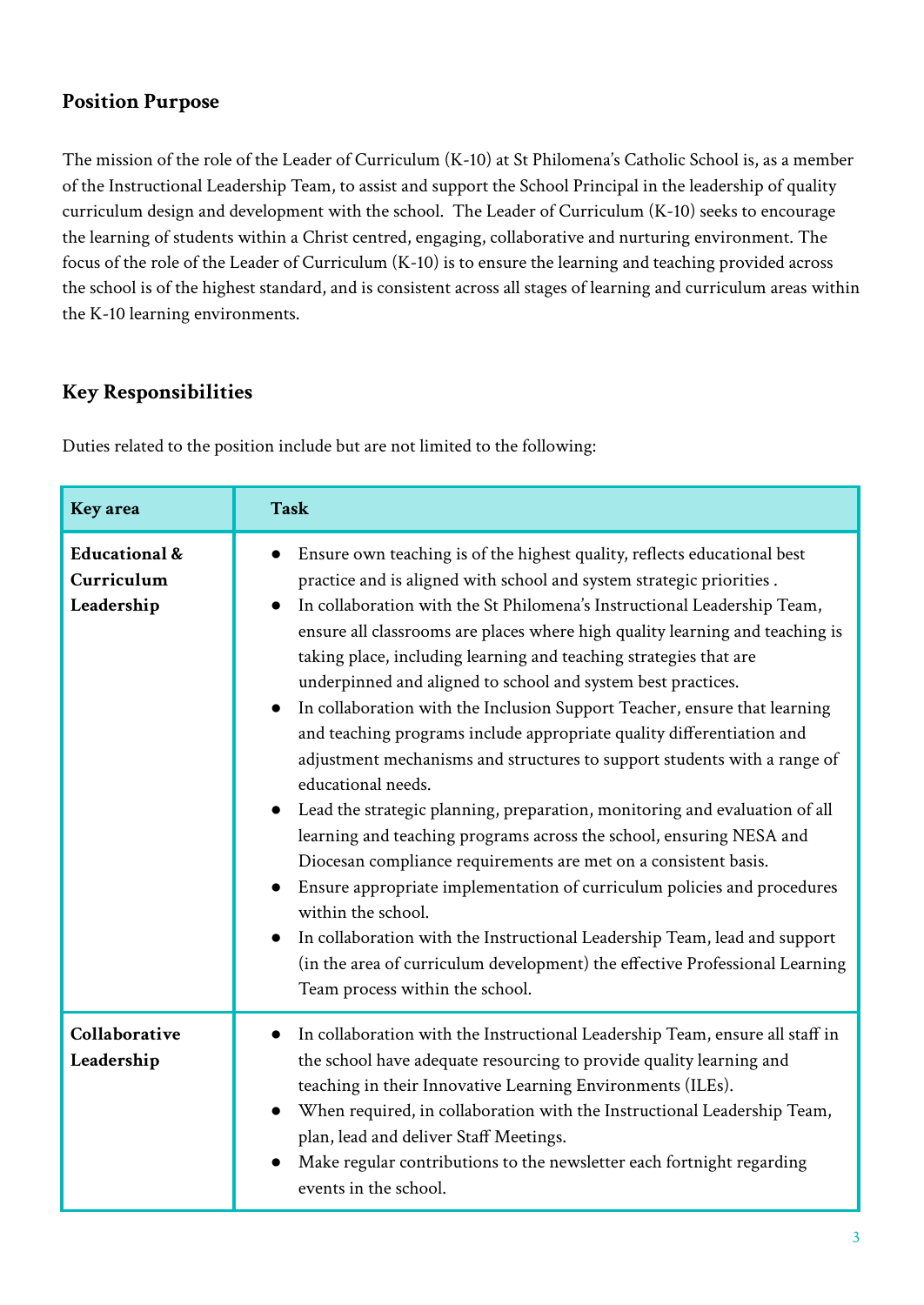|                                        | Plan and coordinate major events within the school such as major<br>$\bullet$<br>excursions, year level incursions, social discos etc.<br>In collaboration with the Instructional Leadership Team, ensure parent<br>information sessions/workshops and parent teacher conferences in the<br>school are professionally planned and delivered, and are aligned with<br>overall school themes and expectations.<br>When required, be involved in the process of recruitment and/or selection<br>or new staff within the St Philomena's Catholic School.<br>In collaboration with the Instructional Leadership Team, identify and<br>coordinate professional learning needs for staff that align with school and<br>system initiatives as part of the Annual School Improvement Plan.                                                                                                                                                                                                           |
|----------------------------------------|---------------------------------------------------------------------------------------------------------------------------------------------------------------------------------------------------------------------------------------------------------------------------------------------------------------------------------------------------------------------------------------------------------------------------------------------------------------------------------------------------------------------------------------------------------------------------------------------------------------------------------------------------------------------------------------------------------------------------------------------------------------------------------------------------------------------------------------------------------------------------------------------------------------------------------------------------------------------------------------------|
| Classroom<br>teaching                  | All teachers employed in the Diocese of Armidale<br>Collaborate with colleagues in Professional Learning Teams as part of a<br>$\bullet$<br>Catholic Professional Learning Community.<br>Create a safe learning environment which stimulates learning, promotes<br>excellence, and accepts and acknowledges the needs of students to be both<br>challenged and supported.<br>Plan, prepare, record, evaluate and report on work to be undertaken by<br>classes.<br>Use a contemporary pedagogy and high-yield strategies to meet students'<br>individual needs.<br>Identify learner needs, conferring with specialist staff in the school as<br>required.<br>Communicate in a clear, respectful and professional way in order to<br>optimise each student's development.<br>Attend all lessons and be punctual to class.<br>Maintain professional confidentiality with regard to students and their<br>families.<br>Be proficient in the use of ICTs as a teaching and administrative tool. |
| <b>Record keeping</b><br>and reporting | In a timely manner, assess and provide effective feedback on students' work<br>and keep complete and accurate records of each student's progress.<br>Communicate with parents in written reports and parent teacher<br>interviews, and at other times as required.<br>Carry out administrative tasks thoroughly and punctually.                                                                                                                                                                                                                                                                                                                                                                                                                                                                                                                                                                                                                                                             |
| <b>Other duties</b>                    | Communicate with, and establish effective and cooperative working<br>$\bullet$<br>relationships with teaching and non-teaching colleagues.<br>Help to enable the best use of shared resources.<br>Undertake playground, class and other supervisions according to rosters as<br>required.<br>Work with colleagues to review and develop the curriculum and write<br>course documents.                                                                                                                                                                                                                                                                                                                                                                                                                                                                                                                                                                                                       |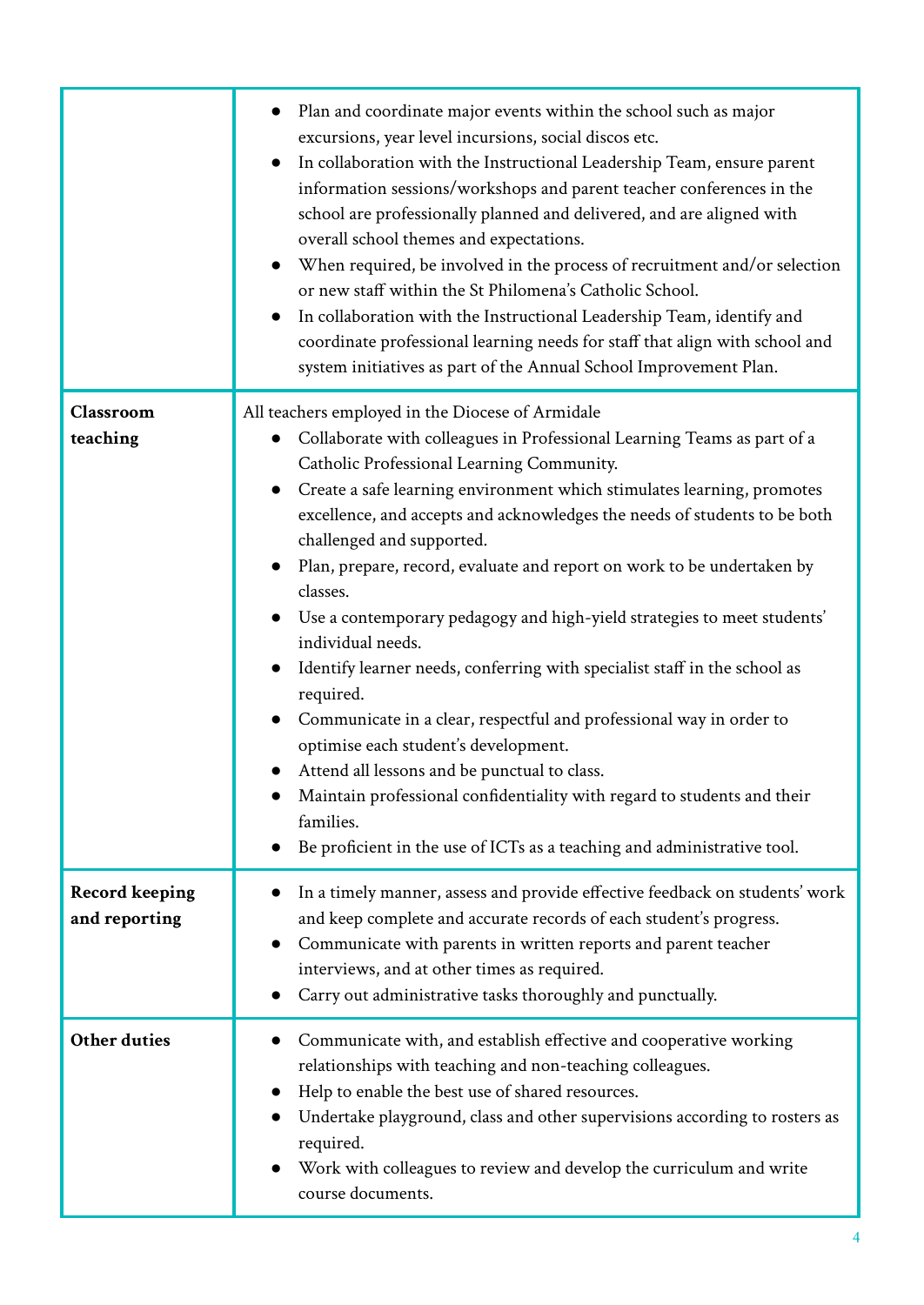|         | Attend and actively participate in staff and faculty professional development<br>meetings, as required.                                                                                                                                                                                                                                                                                                                                                                                                                                                                                                                                                    |
|---------|------------------------------------------------------------------------------------------------------------------------------------------------------------------------------------------------------------------------------------------------------------------------------------------------------------------------------------------------------------------------------------------------------------------------------------------------------------------------------------------------------------------------------------------------------------------------------------------------------------------------------------------------------------|
| General | Undertake regular professional development in order to meet professional<br>growth as indicated in the AITSL Standards for teachers, and the<br>requirements of NESA. Keep abreast of knowledge and curriculum<br>development in teaching areas as well as current developments in<br>educational research.<br>Attend professional development and training required by the school and<br>$\bullet$<br>actively seek opportunities to increase knowledge, experience and skills<br>held that are aligned with school plans and priorities.<br>Attend to any other matters appropriate for the position and consistent<br>with the skills of the incumbent. |

St Philomena's School Moree reserves the right to alter roles and responsibilities requirements as required.

## **Selection criteria**

#### **General expectations of staff at St Philomena's School Moree**

- Respect of and a commitment to the Catholic ethos and a willingness to foster it.
- Serve the employer faithfully, honestly, efficiently and diligently and exercise all due care and skill in the performance of your duties.
- Ensure appropriate behaviours when engaging with children.
- Act as a team member, developing and supporting the philosophy and ethos of the team.
- Willingness to undertake professional development.
- Maintain strict observance of school policies, rules and procedures including the reporting of improper or unethical conduct.
- Observe and comply with all WHS protocols.
- Ensure all colleagues, students and parents are provided with quality service in a timely, efficient and friendly manner.
- The ability to maintain strict confidentiality and to exercise discretion and sound judgement.
- Act in a professional and respectful manner at all times.
- Employment with St Philomena's School Moree is conditional upon successful applicants having or obtaining a valid current NSW Working with Children Check Clearance.

#### **Essential criteria**

- Appropriate teaching qualifications and current NESA registration.
- Minimum of three (3) years classroom experience.
- Demonstrated knowledge of pedagogy associated with the NSW K-10 syllabus.
- Ability to work as part of a high performing Instructional Leadership Team.
- Demonstrated skills in information and communication technologies.